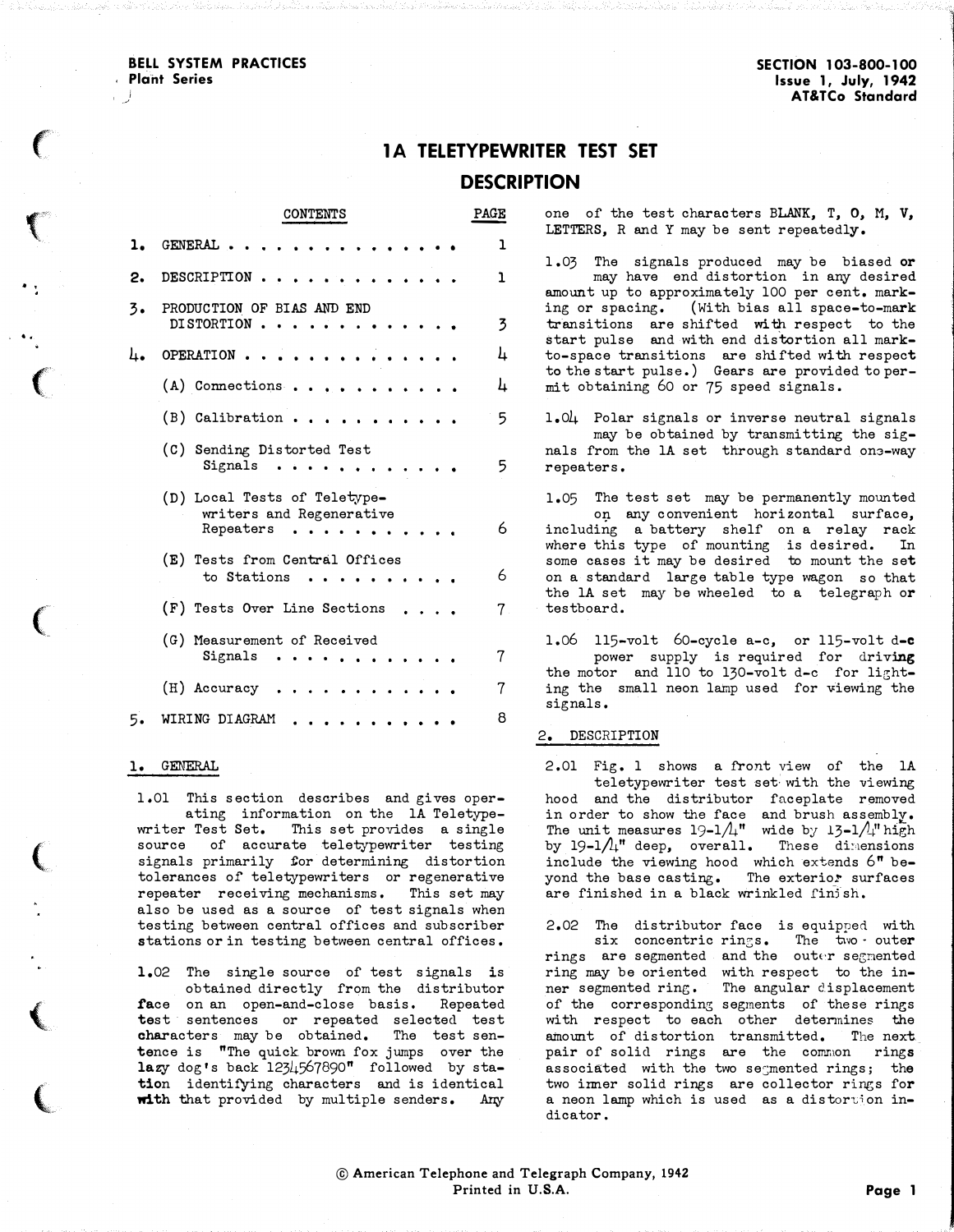

Fig. 1 - Front View of lA Test Set

2.03 The brush arm assembly is equipped with six woven wire brushes and is balanced by an arm equipped with a neon lamp, the light of which may be viewed through a narrow slot in the lamp holder arm. A cutout in the faceplate which normally covers the distributor face permits viewing the slotted portion of the lamp holder arm.

2.04 A scale graduated in per cent. of a unit signal impulse is used as a means of indicating the amount of distortion being transmitted. As the lamp revolves with the distributor brush arm, it is lighted during marking impulses so that the positions of the beginnings and ends of marking pulses may be noted with respect to the scale.

2.05 A cylindrical viewing hood is mounted over the movable scale to exclude extraneous light and facilitate more accurate observation of the points where the neon lamp is lighted and extinguished.

2.06 To the left of the face are four threeposition lever-type keys and a switch, as follows:

- (1) The first key ( top) is for selecting "BIAS" or end distortion 11END DIST."
- (2) The second key is for setting the bias or end distortion to "MARK," "ZERO" or "SPACE."

(3) The third key "STROBOSCOPE" is for connecting the transmitting rings to the neon lamp in the "VIEW" position or to the outgoing line circuit in the "TRANSMIT" position.

··�

'7

, . .

. .

**··** 

)

}

;)

···.· ' ·:J

- $(4)$  The fourth key is for connecting the neon lamp to an external line for testing incoming signals in the LINE position or to the distributor for calibration in the "DIST" position.
- (5) The MOTOR switch is for starting or stopping the motor.

2.Q7 To the right of the face are three knobs and a switch for the following purposes:

- (1) The first knob ( top) is for adjusting the amount of distortion to be transmitted.
- (2) The second knob in the "STOP" position short-circuits the outgoing line, to prevent opening the line circuit when calibrating the set. In the "RUN" position the short-circuit is removed.

(3) The third knob is for selecting the characters to be transmitted. In addition to the test message, any of the repeated character combinations R, Y, BLANK, T, 0, M, V and LETTERS may be selected.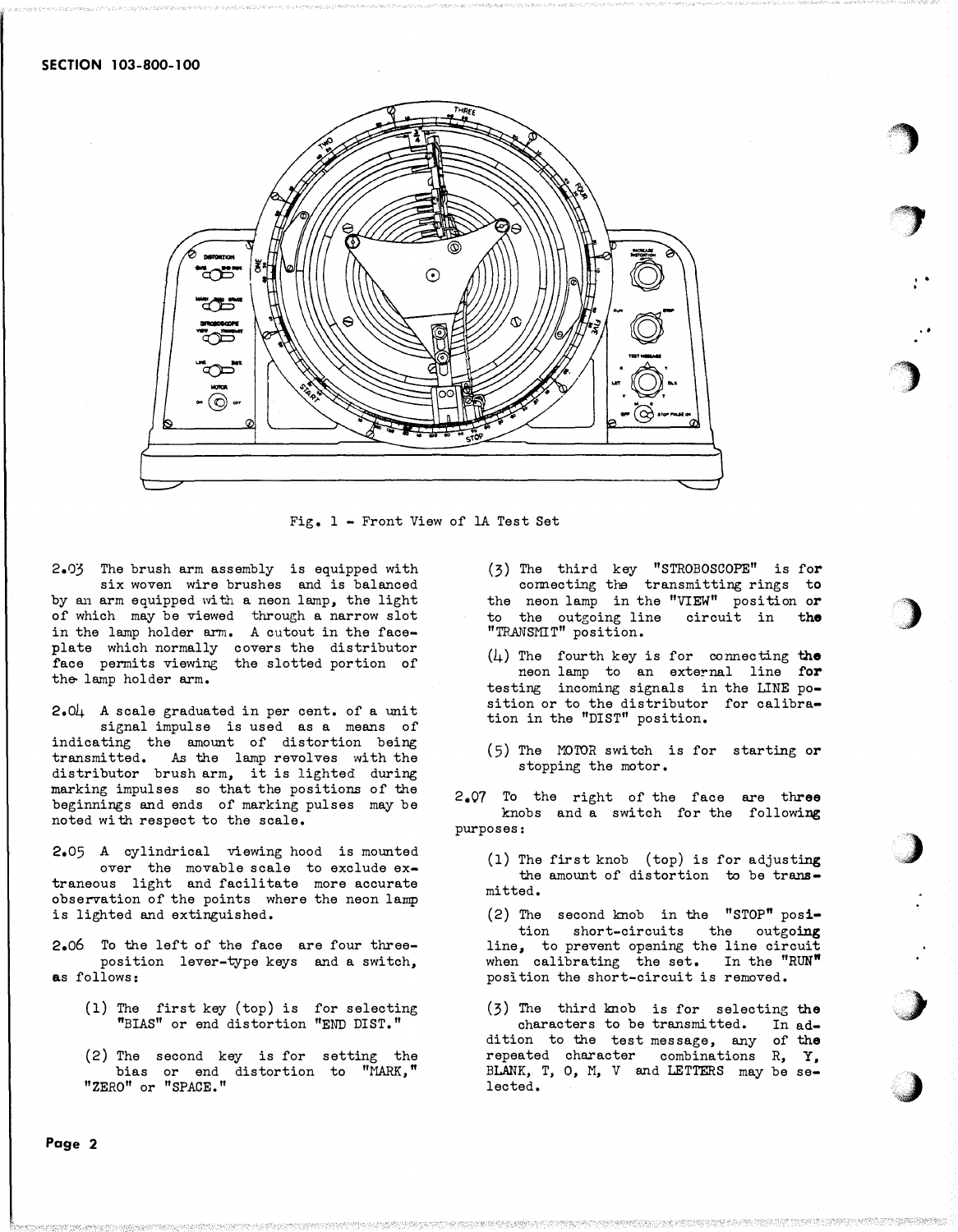



 $(L)$  The toggle switch at the bottom is for disconnecting wher'9 transmission of unit-length impulses is desired. stop pulse

 $\epsilon$ 

 $\left($ 

..

 $\mathbf{C}$ 

 $\mathcal{L}$ 

 $\mathcal{L}$ 

 $\mathbf{C}$ 

 $\ell$ 

2.08 The motor unit is mounted to the rear of the face at the left side, and is one 0f the standard 15-type motor units.

2.09 The motor pinion and main shaft gears are of tapered sleeve construction to permit accurate alignment. A� the gear is tightened on the tapered tube, the sleeve is comp�essed about the shaft, clamping the gear securely to the shaft.

2.10 The main shaft is equipped with a pulley and wedge arrangement which prevents rotation of the brush arm in the reverse direction and resultant damage to the brushes.

2.11 To the rear qf the face near the right side of the unit are the character sending cams driven from the main shaft by a train of gears. To the right of these cams are the associated selecting contacts and combination selecting cam which is rotated by means of the lowermost knob at the right.

2.12 The weight of the test set with aluminum castings is �bout 65 pounds. In some sets, however, the weight may be about 125 pounds due to the use of cast iron in place of aluminum.

# 3• PRODUCTION OF BIAS AND END DISTORTION

3 .01 Means by which various amounts of bias or end distortion are obtained and examples of signals with 25 per cent. bias and end distortion will be explained by reference to Figs. 2 to 6.

3.02 At the top of Fig. 2 are shown d iagrammatically the fixed and movable segments with the movable segments shifted 25 per cent. of a sending segment to the left to produce 25 per cent. distortion.

3·03 When spacing bias is desired, the segments are connected as shown in Fig. 3 by means of the two upper keys at the left of the f ace. Since the segments are connected in series, current will flow through the selected segments of the two rings only during



Fig.  $3$  - Connections for Spacing Bias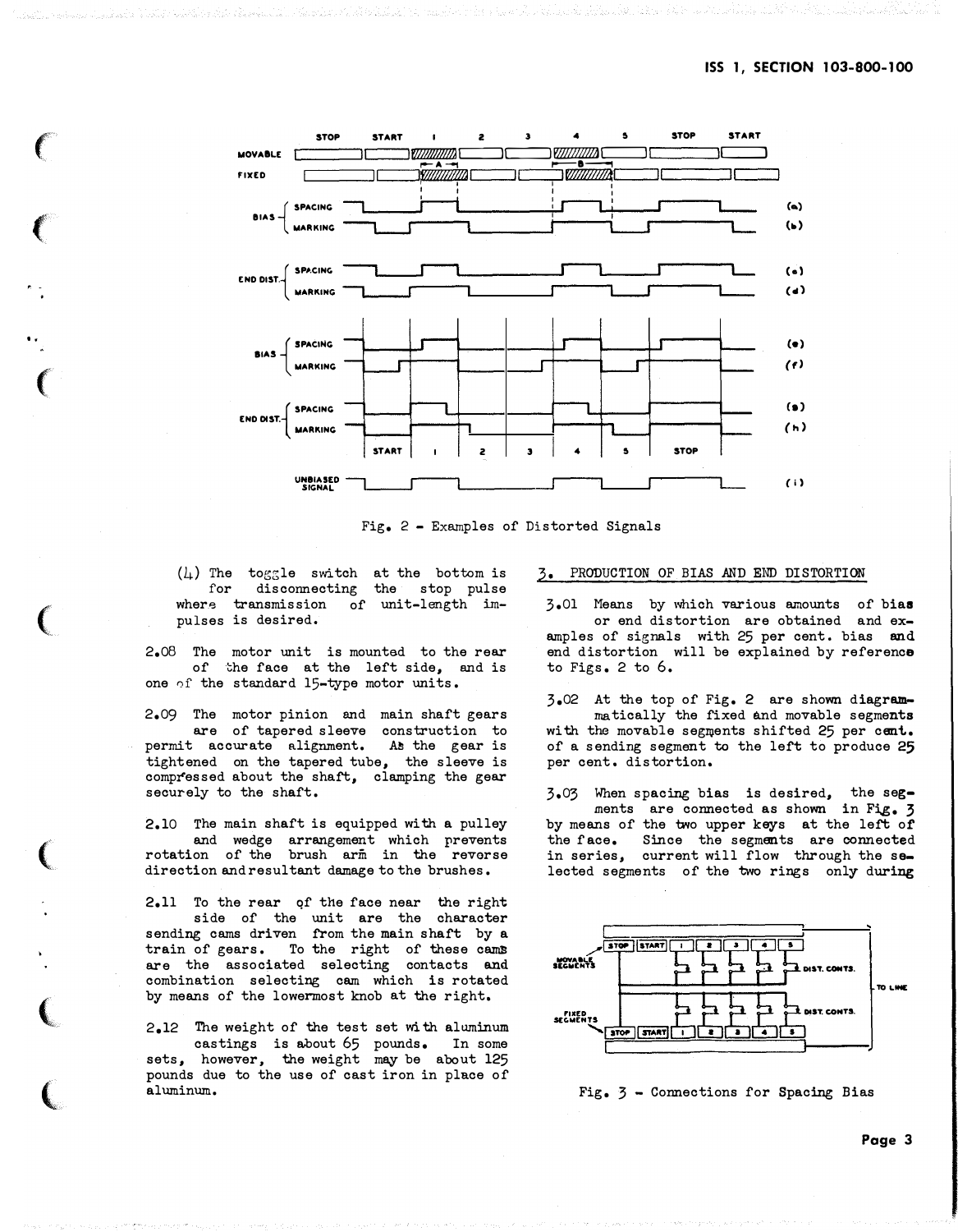## SECTION 103-800-100

the time the selected segments overlap as<br>shown by "A" of Fig. 2. The resulting signal The resulting signal trace for the combination illustrated - letter  $"D" - is shown at trace "a" of Fig. 2.$ 

3•04 When markinG bias is desired, the segments are connected as shown in Fig. 4 by means of the two upper keys at the left of the face. Since the segments are connected in parallel, current will flow during the time "B" of Fig. 2. The resulting current is shown by trace  $\bar{n}_{b}$ .



Fig.  $\mu$  - Connections for Marking Bias

3•05 When spacing end distortion is desired, the segments are connected as shown in Fig. 5 by means of the two upper keys at the left of the face and since the segments are again connected in series, current will flow when the selected segments overlap, resulting  $\verb|in|$  signal trace "c" of Fig. 2. It will be noted that the "Start" and "Stop" segments of the movable segment ring are connected together resulting in a start pulse always equal to a unit-length pulse.



# Fig. 5 - Connections for Spacing End Distortion

3.o6 When marking end distortion is desired, the segments are connected as shown in Fig. 6. It will be noted in this case that only one stop segment is used and that the several selecting segments are connected in parallel. The resulting current is shown at trace "d" of Fig. 2.

3.07 Signal traces e, f, g and h in Fig. 2 are identical with traces a, b, c and d



.,

�)

..

�.)

)

) ,

•o�f)

 $\blacksquare$ **1999** 



except the beginnings of the start pulses are brought into line with each other to illustrate the marmer in which the signals appear to a start-stop receiving selector mechanism.

3•08 Unbiased signals are obtained from the fixed segmented ring and trace "i" in Fig. 2 shows the unbiased signals for comparison with the signals illustrating distortion. In this trace, again, the signal is shown shifted so that the beginning of the start pulse is lined up with those of traces e, f, g and h.

## 4. OPERATION

## (A) Connections

 $\mu_{\bullet}$ 01 At the rear of the base on the underside are two terminal blocks. As received from the factory, a power cord is connected to the terminals labeled "Motor Power,"  $SL$  cords equipped with  $347$ -type plugs are connected to the "Signal Line" and "Stroboscope" terminals and SlC cords equipped with  $347$ -type plugs are connected to the  $1+$  and -110 V d-e" terminals. Any d-e voltage between 110 volts and 130 volts may be used for the 110-volt supply. (If at the location at which the test set is used 130-volt d-c battery does not terminate in switchboard type jacks, it will be necessary to remove the two SlC cords and to install a sufficient length of No. 18 Tyrex cord equipped with a plug corresponding to the type of d-e receptacle provided.) The d-e power supply must be polarized as shown on the wiring diagram (Fig. 8) to provide for illumination of the front electrode of the neon lamp.

 $\mu_{\bullet}$ 02 The signals from the 1A set are openand-close. In case it is desired to send polar signals, or to send inverse neutral signals, it is necessary to repeat the signals from the lA set through a relay arranged to retransmit them in the desired manner. Standard one-way repeaters are suitable for the purpose.

Page 4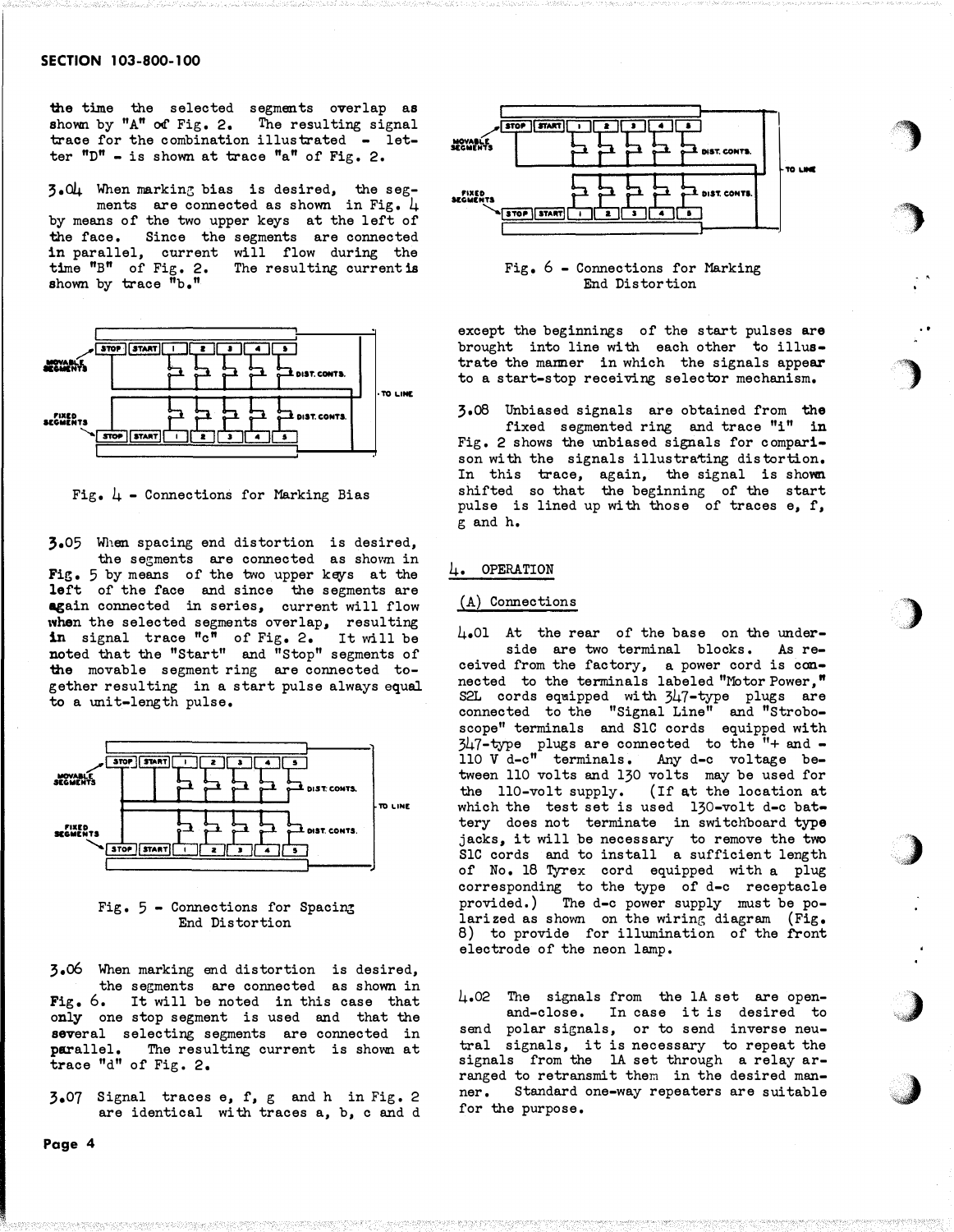4.03 To send polar signals into a 60-milliampere circuit using ± 130 volts, the "Signal Line" cord of the lA set may be connected into a 60-milliampere dummy containing the input side of a 13Cl repeater or a 13Fl repeater arranged for neutral operation. The output sides of these repeaters transmit polar signals. The noise-killer in the output side of the repeaters should be removed for this condition. For 20-milliampere circuits it will be necessary to add resistance in the output side to reduce the current to 20 milliamperes, since the resistances normally provided are for 60 or 30-milliampere circuits.

4.04 To send signals into an inverse neutral or hub circuit, a 90Al repeater may be used.

## (B) Calibration

 $\big($ 

..

 $\big($ 

 $\big($ 

 $\big($ 

(

 $\big($ 

4.05 In the following the four keys to the left of the face will be referred to as keys 1 to  $\downarrow$ , key 1 being the key at the top; the three knobs to the right of the face will be referred to as knobs 1, 2 and 3, knob 1 being at the top.

4.o6 Procedure:

- (1) Connect the motor power plug to a source of power corresponding to the type of motor unit used.
- (2) Connect the IIO-volt d-c cord to a source of 110 volt or 130 volt d-e.
- (3) Operate kev 1 to "BIAS."
- $(4)$  Operate key 2 to "MARK."
- (5) Operate key 3 to "VIEW."
- (6) Operate key  $\downarrow$  to "DIST."
- $(7)$  Turn knob 2 to "STOP."
- $(8)$  Turn knob  $5$  to "R."
- (9) Turn motor switch "ON."

Note: Check that the switch at the right of the face is turned to "ON."

(10) Rotate the movable scale - this may be done by grasping and rotating the hood - to bring the end of the stop pulse, as indicated by the neon lamp trace, opposite the end of the s top arc (beginning of the start arc) of the graduated scale.

- (11) Rotate knob 1 to give the desired amount of bias as indicated by the neon lamp trace on the scale. Check the bias for each marking segment - 2,  $\mu$  and stop. Dirt on the segments or brush bounce is indicated by a broken light trace. Any such condition should be corrected before proceeding further.
- ( 12) Turn knob 3 to "Y" and check the light traces for the marking pulses as just described for the "R" combination.
- (13) Operate key 2 to "SPACE" and check the amount of bias being transmitted. The amount of spacing bias should be the same as the amount of marking bias just observed within 1 per cent.
	- Note: If the brushes are flat, the amount of spacing bias will be le8s than the amount of marking bias. When this condition occurs, the brushes should be replaced by freshly cut brushes.

 $\text{4.07}$  The calibration procedure for end distortion is as outlined above except key 1 is operated to "END DIST."

4.08 The calibration procedure given above specifies that the amount of distortion for which the set is to be calibrated is determined by observing the neon lamp indicator when the indicator is connected directly to the signal output of the IA set. This procedure is recommended for all c ases, regardless of whether the signals are retransmitted through a 13Cl, 90Al or 13Fl repeater as it avoids the necessity of making special arrangements for using the neon lamp on the output sides of these repeaters and standardizes the operating conditions for the neon lamp. To avoid any undesirably large bias being added by the repeating arrangements, it is well to check the condition of the repeaters by sending undistorted reversals through them and measuring these reversals on the output of the repeaters .using a metertype measuring set, such as the 161Al set before they are used in connection with the lA set.

# (C) Sending Distorted Test Signals

 $\text{L}_4$ 09 When the amount of bias and end distortion to be transmitted has been determined as outlined above, distorted signals may be sent by proceeding as follows:

#### 4.10 Procedure:

(1) Turn knob 3 to the type of signals required.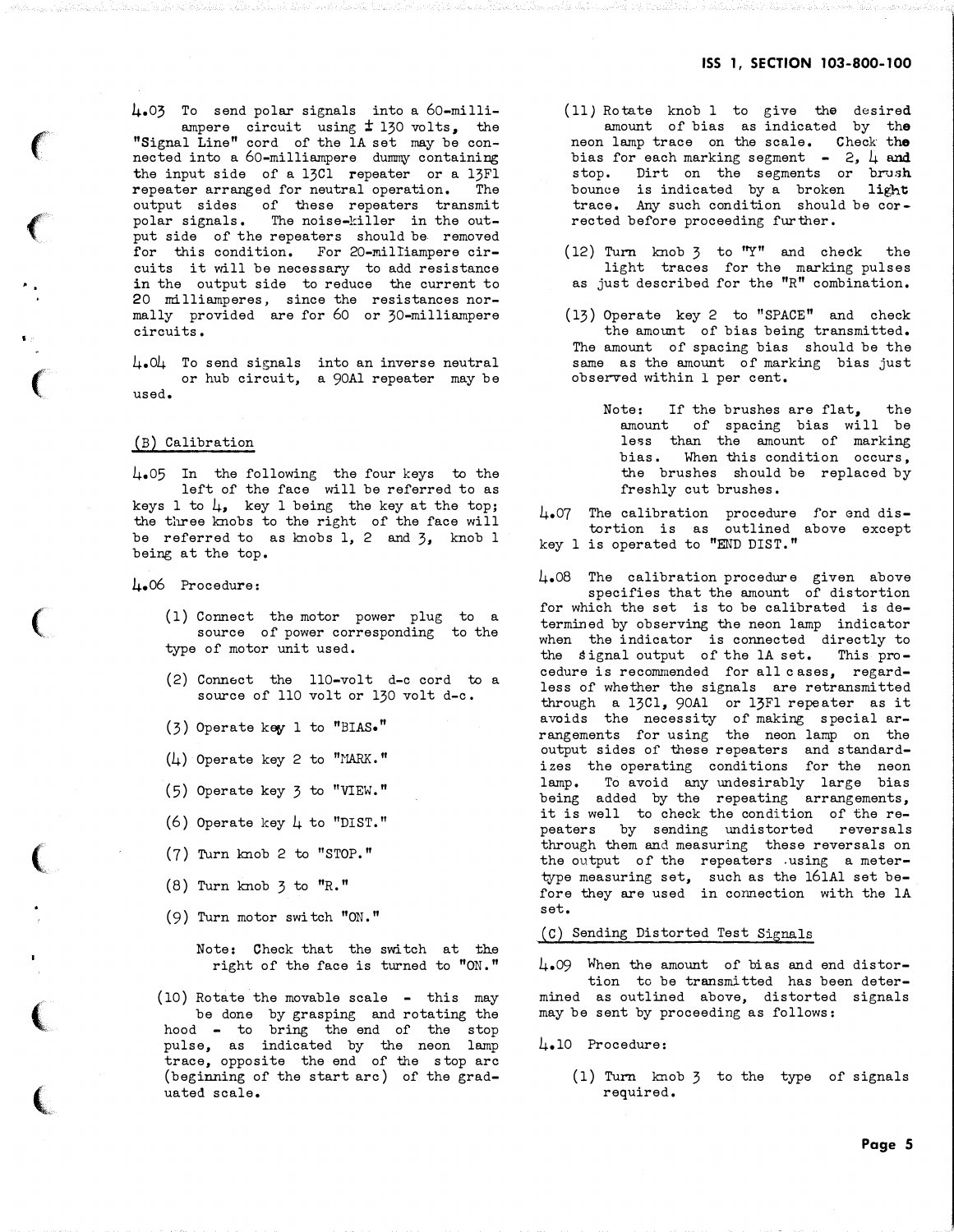# SECTION 103-800-100

- (2) Insert the 347A plug (red) of the S2L cord (connected to the "Signal Line" terminals) into the jack connecting to the apparatus under test.
- (3) Operate key 3 to "TRANSMIT."
- $(4)$  Operate key  $\perp$  to "LINE."
- (5) Turn knob 3 to "RUN."

4.11 For transmitting marking or spacing bias, unbiased signals or marking or spacing end distortion keys 1 and 2 are positioned as follows:

| Transmitting      | Pos <sub>•</sub><br>of Key 1 | Pos.<br>of Key 2 |
|-------------------|------------------------------|------------------|
| Marking Bias      | Bias                         | Mark             |
| Zero Bias         | 11                           | Zero             |
| Spacing Bias      | Ħ                            | Space            |
| Marking End Dist. | End.Dist.                    | Mark             |
| Spacing End Dist. | n                            | Space            |

## (D) Local Tests of Teletypewriter� and Regenerative Repeaters

4.12 In making local tests of teletypewriter apparatus the bias and end-distorted signals obtained from the lA set may be used in measuring the bias tolerance, the fortuitous distortion tolerance, the internal bias and the skew of the teletypewriter. Information on these tests is given in another section of the Practices. Certain parts of this information are repeated below, for convenience.

4.13 The bias tolerance is the amount of bias both marking and spacing that a teletypewriter will receive without typing errors when the range finder is at the optimum position for bias.

4.14 The fortuitous distortion tolerance is the amount of fortuitous distortion that a teletypewriter will receive without errors when the range finder is set at the optimum position for the reception of biased<br>signals. This corresponds to the switched-This corresponds to the switchedbias tolerance obtained when using the 119 type signal-biasing set.

4.15 Internal bias is the amount of bias within the machine terminals and may be electrical or mechanical.

4.16 The presence of skew is indicated by a teletypewriter responding differently on space-to-mark transitions than on mark-tospace transitions.

 $\text{4-17}$  The above quantities may be calculated from the results of four orientation limit values obtained from the four different types of distortion available with the lA set when using a distortion value which is known to be less than the maximum capability of the teletypewriter. Formulae are given below for these calculations.

 $\bigcirc$ 

'')

 $\cdot$   $\cdot$ 

)

)

 $,$ 

 $\overline{\phantom{a}}$ 

�;)

 $\text{L}_4$ 18 The four values of orientation limits are: (a) the upper limit using marking bias, (b) the lower limit using spacing bias, (c) the upper limit using spacing end distortion, (d) the lower limit using marking end distortion.

> Note: than the limit (a). If the machine The limit (b) should be lower does not have a bias tolerance as high as the bias in the signals then a lower value of bias in the signals must be used for the test.

4.19 Calculation of the bias and fortuitous distortion tolerances, the internal bias and the skew are made from the following formulae. They do not apply to monitoring teletypewriters having end-zero scales. It is assumed that the range finder is set at the point resulting in equal marking and spacing bias tolerance.

- (1) Bias tolerance = bias in test signals  $+ 1/2 (a-b)$
- (2) End-distortion <sup>=</sup> bias in test signals tolerance + the difference between the value 1/2 (a+b) and c or d whichever gives the smaller quantity.
	- Fortuitous  $=$  result obtained in distortion (1) or (2) whichever tolerance is the smaller.

Internal bias =  $1/2$  (c+d) -  $1/2$  (a+b)

Skew =  $1/2$  (c-d) =  $1/2$  (a-b)

# (E) Tests from Central Offices to Stations

4.20 When the lA set is used for testing from a nearby central office to a subscriber station, the test signals and the distortion requirements as given in the Section entitled, "Teletypewriter Stations - Orientation and Distortion Tests," should be used.

 $\text{4.21}$  When tests of teletypewriters are to be made over loops the same type of signal should be used during the test as is used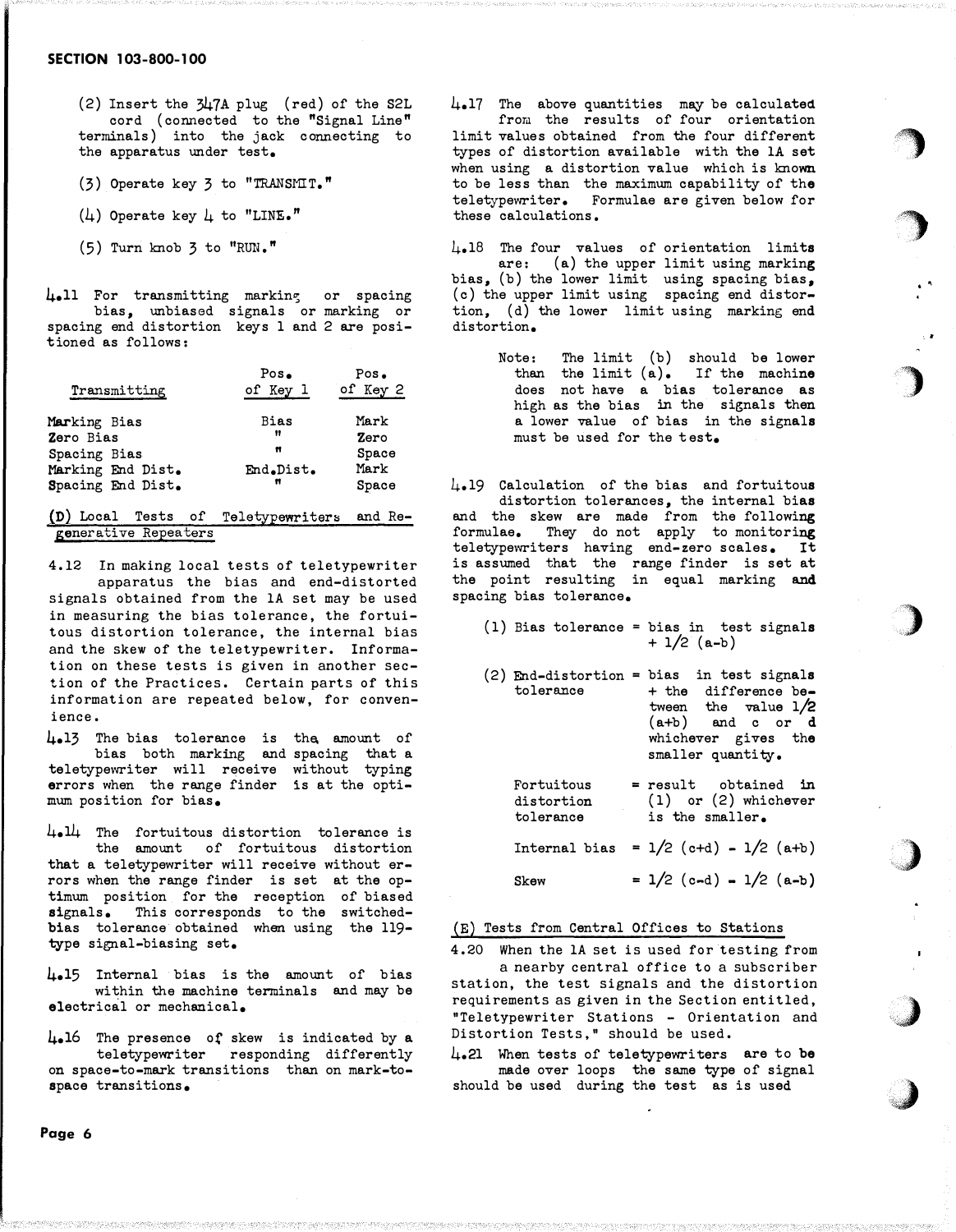operate the loop in service. This is partioularly important in the case of pulling magnet and hold1ng magnet teletypewriters without line relays.

4.22 If open-and-close signals are required, they may be obtained directly from the 1-A set. If polar signals are required they may be obtained as described above under subheading "Connections."

## (F) Tests over Line Sections

 $\epsilon$ 

 $\mathbf{t}$  .

,.

 $\big($ 

 $\big($ 

(

 $\overline{\mathbb{C}}$ 

 $\bigl($ 

4.23 When testing over lines it will generally be sufficient to send substantially undistorted signals from the lA set and measure these on a 118-type measuring set at the receiving end. In some oases it may be desirable to test the bias tolerance, that is, the margin against bias variations, by sending steady marking and steady spacing bias up to the amount where the 118-type set at the receiving end indicates excessive distortion or failure.

 $\frac{1}{4}$ . To send signals having a known distortion over a line section, the output of the lA set may be connected directly in the TLT terminating the section, providing all loops are removed and the current readjusted. In the case of a service-board office it is necessary to send the signals through a 90Al loop repeater to the hub circuit and thence to the line section. If the loops are not removed, they may modify the signals and change the amount of distortion in them, as determined in the calibration, before they reach the line circuit.

## (G) Measurement of Received Signals

4.25 The neon lamp indicator of the lA teletypewriter test set may be used to check signals received from an external transmitter distributor or other teletypewriter transmitting equipment if (1) the signals are being sent continuously as from automatic tape, and (2) the sending speed of the signals is identical with that of the lA teletypewriter test set. Signals sent to a distant station and returned on a loop-back basis may be measured readily by means of the neon lamp indicator. Repeated signals from a distant brush-type transmitter may also be measured but in this case any speed irregularity or speed difference will cause an error in the results.

4.26 The measurement of signals on a synchronous basis, since it eliminates the start-stop effect, will generally indicate less distortion than is obtained when measuring on a start-stop basis as with 118-type sets. For this reason the measurement on a start-stop basis as by means of a 118-type set is generally preferable.

#### 4.27 Procedure:

- (l) insert the 347B plug (black) of the S2L. cord connected to the stroboscope terminals into the output of the signal source under test.
	- Note: The d-o voltage for lighting the neon lamp must be supplied from the incoming signals. The voltage should be 75 volts or more to light the lamp and the poling should be such as to light the front electrode. It may be obtained by connection across a resistance in the receiving local circuit; a 2000-ohm resistance in the case of a 60-milliampere circuit and 6000-ohm resistance in the case of a 20-milliampere circuit. Any considerable amount of wiring between the source of si gnals and the test set will affect the operation of the lamp.
- (2) Operate the motor switch to the "ON" position and key 4 to the "LINE" po sition.
- (3) Operate the transmitting under test to send a single repeatedly and continuously. equipment character
- $(1)$  Rotate the movable scale to line up the end of the stop arc of the scale with the end of the stop trace of the neon lamp.
- (5) Observe the relation of the neon lamp trace with the graduated scale from which the distortion present in the signals from the external source may be determined. (Any constant difference in speeds between the two rotating units will result in a creeping of the lamp trace around the scale.)

### (H) Accuracy

4.28 Signals obtained directly from the distributor face on an open-and-close basis should have no more than + 1 per cent. distortion. This amount of distortion is normally expected and is due to the inaccuracies of the brush contacts, cutting of the segments and gears. The neon lamp indicator affords a direct indication of the output of the set and when carefully used it permits adjusting the set to within  $+1$  per cent. distortion of the desired distortion.